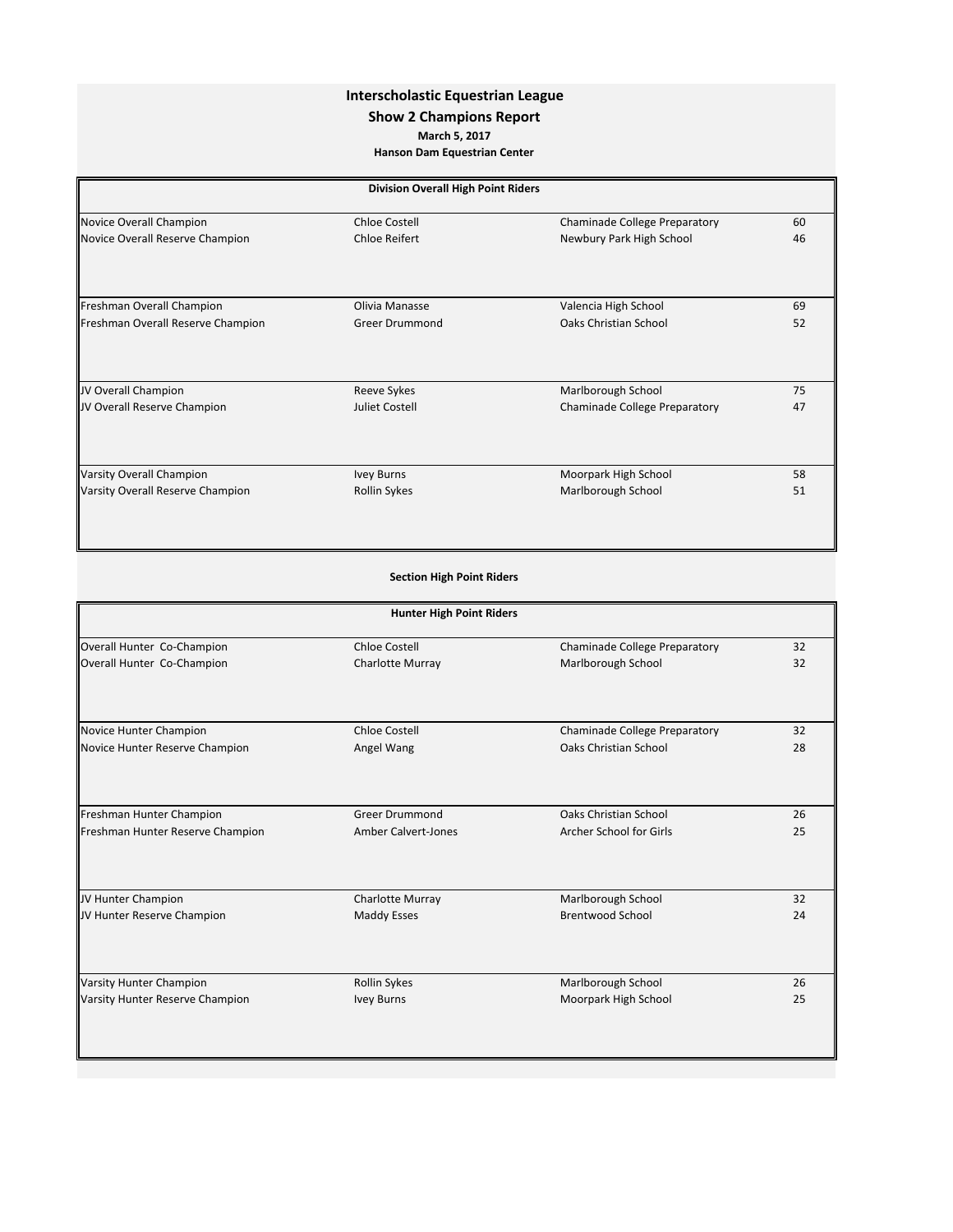| <b>Equitation High Point Riders</b>  |                       |                               |    |
|--------------------------------------|-----------------------|-------------------------------|----|
| Overall Equitation Co-Champion       | Chloe Costell         | Chaminade College Preparatory | 28 |
| Overall Equitation Co-Champion       | Chloe Reifert         | Newbury Park High School      | 28 |
| Overall Equitation Co-Champion       | Rory O'Neill          | Polytechnic School            | 28 |
| Novice Equitation Co-Champion        | Chloe Costell         | Chaminade College Preparatory | 28 |
| Novice Equitation Co-Champion        | Chloe Reifert         | Newbury Park High School      | 28 |
| Novice Equitation Co-Champion        | Rory O'Neill          | Polytechnic School            | 28 |
| Freshman Equitation Champion         | <b>Greer Drummond</b> | Oaks Christian School         | 26 |
| Freshman Equitation Reserve Champion | Olivia Manasse        | Valencia High School          | 25 |
|                                      |                       |                               |    |
| JV Equitation Champion               | Reeve Sykes           | Marlborough School            | 26 |
| JV Equitation Co-Reserve Champion    | Juliet Costell        | Chaminade College Preparatory | 22 |
| JV Equitation Co-Reserve Champion    | Olivia Cohen          | Westlake High School          | 22 |
| <b>Varsity Equitation Champion</b>   | Jessica Sanders       | La Reina High School          | 25 |
| Varsity Equitation Reserve Champion  | <b>Rollin Sykes</b>   | Marlborough School            | 23 |

| <b>Jumper High Point Riders</b>  |                     |                              |    |
|----------------------------------|---------------------|------------------------------|----|
| Overall Jumper Champion          | Tabitha Okitsu      | South Pasadena High School   | 28 |
| Overall Jumper Reserve Champion  | <b>Emily Julian</b> | Placerita Junior High School | 24 |
| Freshman Jumper Champion         | <b>Emily Julian</b> | Placerita Junior High School | 24 |
| Freshman Jumper Reserve Champion | Olivia Manasse      | Valencia High School         | 23 |
| JV Jumper Champion               | Tabitha Okitsu      | South Pasadena High School   | 28 |
| JV Jumper Reserve Champion       | Avery Kim           | South Pasadena High School   | 22 |
| Varsity Jumper Co-Champion       | Anna Sophia Lotman  | <b>Crossroads School</b>     | 19 |
| Varsity Jumper Co-Champion       | Alyce Bittar        | Immaculate Heart High School | 19 |
|                                  |                     |                              |    |